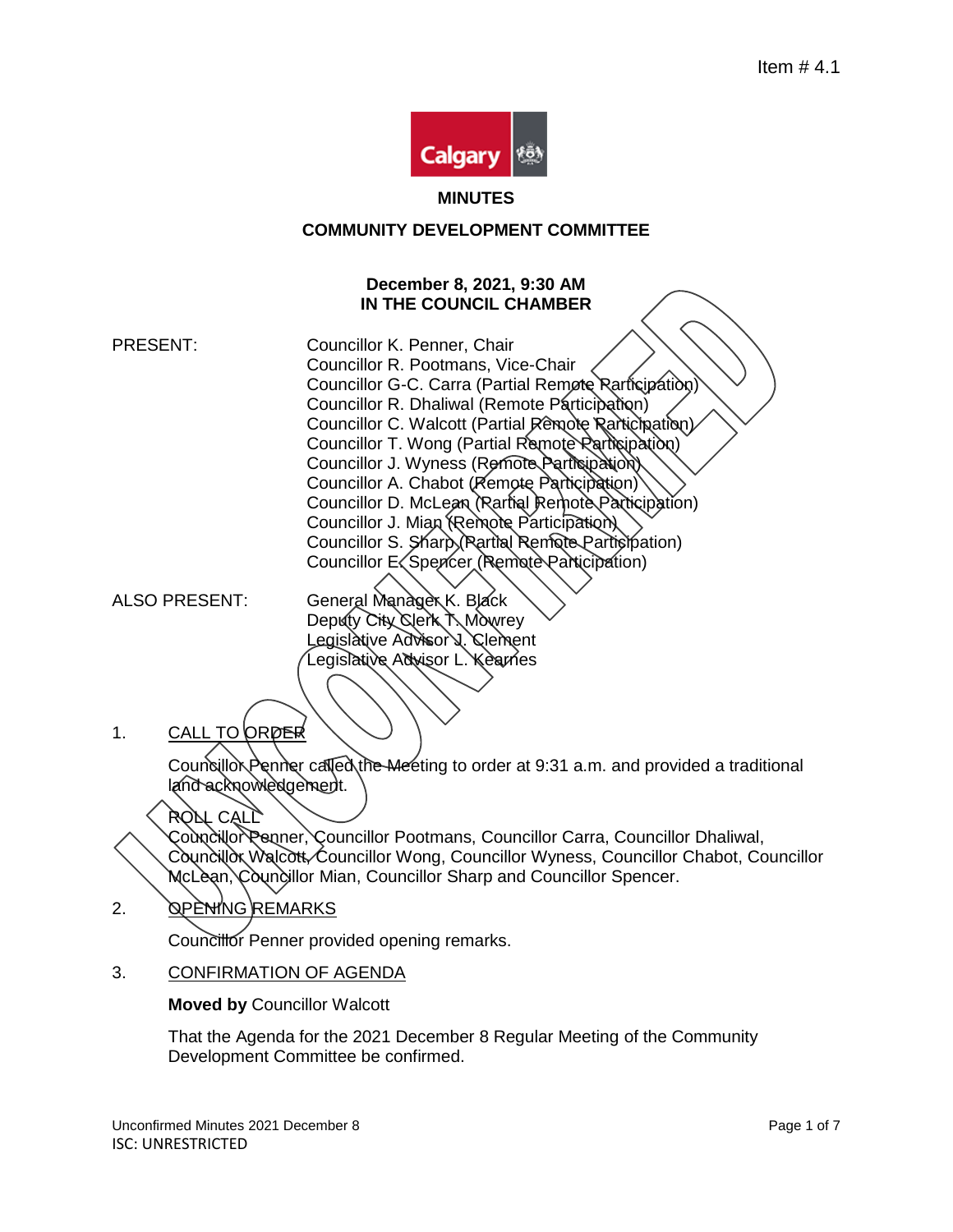# **MOTION CARRIED**

**MOTION CARRIED**

### 4. CONFIRMATION OF MINUTES

4.1 Minutes of the Regular Meeting of the Community Development Committee, 2021 November 17

#### **Moved by** Councillor Chabot

That the Minutes of the 2021 November 17 Regular Meeting of the Community Development Committee be confirmed.

### 5. CONSENT AGENDA

**Moved by** Councillor Carra

That the Consent Agenda be approved as follows

- 5.1 DEFERRALS AND PROCEDURAL REQUESTS
	- 5.1.1 Single-Use Items Reduction Strategy due to the Community Development Committee by 2021 Q4 to be moved to 2022 Q3, CD2021-1620

# **MOTION CARRIED**

## 6. POSTPONED REPORTS

None

- 7. ITEMS FROM OFFICERS, ADMINISTRATION AND COMMITTEES
	- 7.1 Professional Dog Walker Permit within the Responsible Pet Ownership Bylaw, CD2021-1664

The following documents were distributed with respect to Report CD2021-1664:

- A presentation entitled "Professional Dog Walker Permit within the Responsible Pet Ownership Bylaw"; and
	- An additional package of Public Submissions
- The following speakers addressed Committee with respect to Report CD2021-1664:
- 1. Sarah Lillywhite, Calgary Dog Walkers Ltd.
- 2. Hailey Seidel, Calgary Dog Walkers Ltd.

**Moved by** Councillor Carra

That with respect to Report CD2021-1664, the following be approved:

That the Community Development Committee recommends that Council give three readings to the proposed bylaw amendment to the Responsible Pet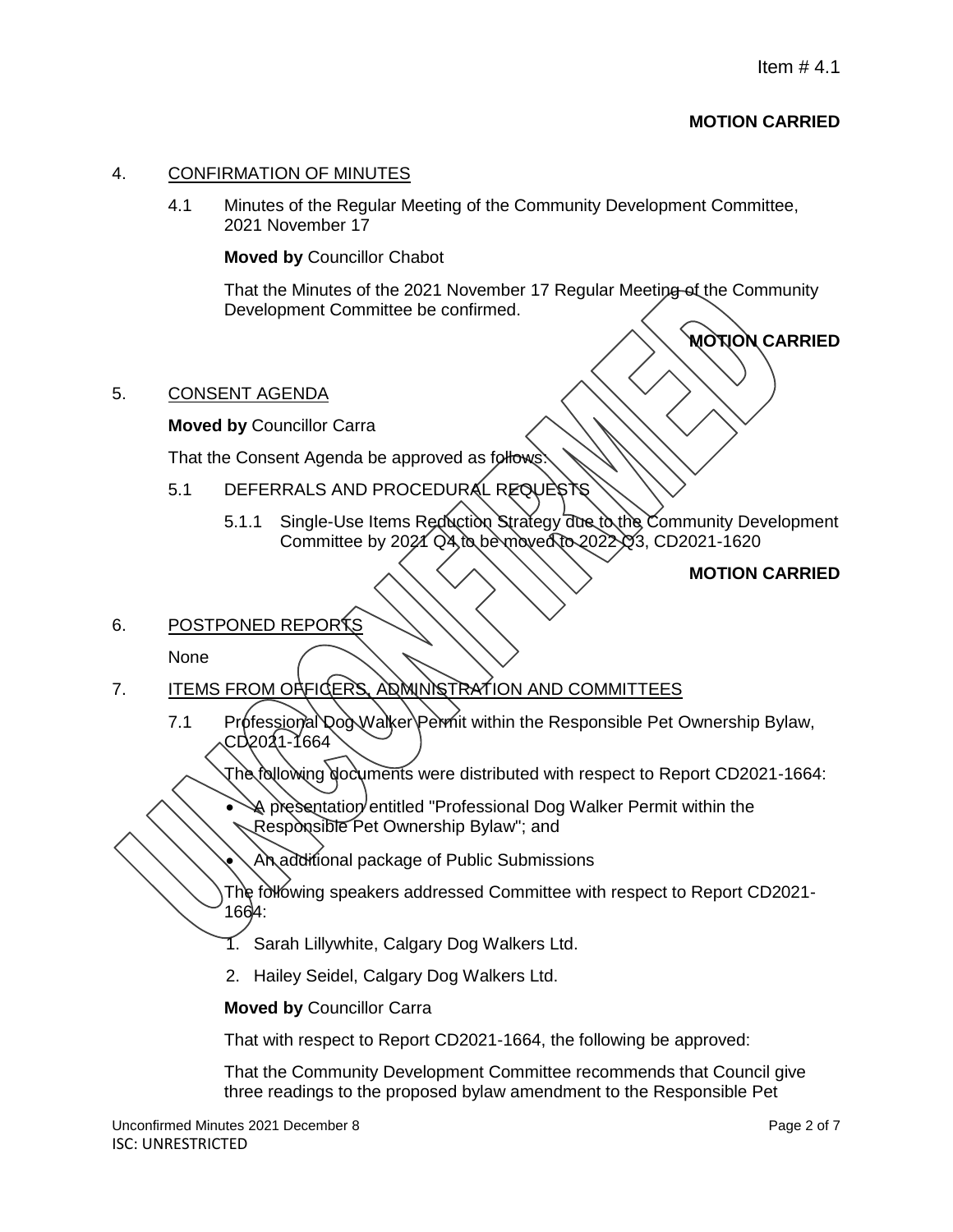Ownership Bylaw 47M2021 which will allow Administration to permit qualified professional dog walkers to walk more than six dogs off-leash at a time.

Against: Councillor Wyness

## **MOTION CARRIED**

7.2 2022 Family and Community Support Services Funding Recommendations, CD2021-1535

The following speakers addressed Committee with respect to Report CD2021- 1535:

- 1. Carlene Donnelly, CUPS Calgary
- 2. Danielle Ladouceur, FCSS
- 3. Robyn Romano, Distress Centre

#### **Moved by** Councillor Walcott

That pursuant to Section 6(1) of the Procedure Bylaw 35M2017, Committee suspend Section 78(2)(a) of the Procedure Bylaw in order to complete Item 7.2 prior to the lunch recess.

Against: Councillor Chabot

#### **MOTION CARRIED**

**Moved by Councillor Walcott** 

That with respect to Report CD2021-1535, the following be approved:

That the Community Development Committee recommend that Council:

Approve the recommended Family and Community Support Services (FCSS) allocations of \$31.6M for 2022, as detailed in Attachment 2; and

Authorize Administration to access up to \$1M from the FCSS Stabilization Fund in  $2022$  for the purpose of funding non-profit organizations for capacitybuilding initiatives and responding to emerging social issues.

### **MOTION CARRIED**

Committee recessed at 12:11 p.m. and reconvened at 1:03 p.m. with Councillor Penner in the Chair.

#### ROLL CALL

Councillor Penner, Councillor Pootmans, Councillor Carra, Councillor Dhaliwal, Councillor Walcott, Councillor Wong, Councillor Mian, Councillor Sharp and Councillor Spencer.

Absent from Roll Call: Councillor Wyness.

7.3 Supporting Calgarians Experiencing Homelessness Through Cold Weather Events (Verbal), CD2021-1671

Unconfirmed Minutes 2021 December 8 **Page 3 of 7** Page 3 of 7 ISC: UNRESTRICTED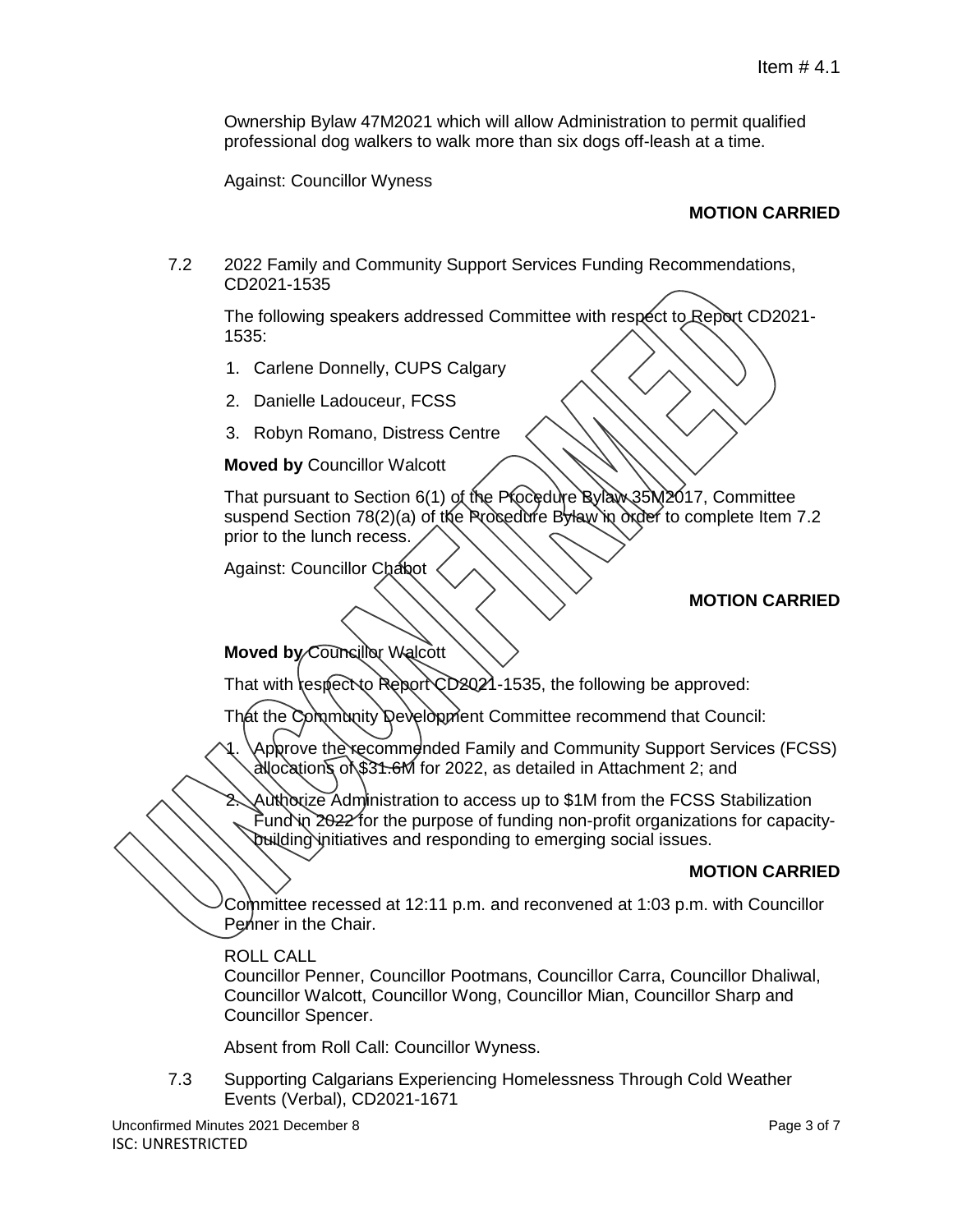Chair Penner left the meeting at 1:05 p.m. and Vice-Chair Pootmans assumed the Chair.

Chair Penner resumed the Chair at 1:06 p.m. and Councillor Pootmans returned to his regular seat in Committee.

A presentation entitled, "Supporting Calgarians Experiencing Homelessness Through Cold Weather Events", was distributed with respect to Report CD2021- 1671.

The following speakers addressed Committee with respect to Report CD2021- 1671:

- 1. Patricia Jones, Calgary Homelessness Foundation
- 2. Matt Nomura, Calgary Homelessness Foundation
- 3. Chaz Smith, Be the Change YYC
- 4. Dana Lyons, Street Sisters Society

Councillor Chabot joined the meeting (remotely) at

Councillor Carra left the meeting (remotely) at 1:49.

Councillor Wong rose on a Point of Order.

The Chair ruled on the Point of Order.

Councillor Mian left the meeting (remotely) at 2:01 p.m.

Councillor/Walcott lett the meeting (remotely) at 2:12 p.m.

Councillor Sharp left the meeting (remotely) at 2:13 p.m.

Councillor Carra joined the meeting (remotely) at 2:25 p.m.

Councillor Walcott joined the meeting (remotely) at 2:48 p.m.

Councillor Spencer left the meeting (remotely) at 2:53 p.m.

**Moved by** Councillor Carra

That with respect to Report CD2021-1671, the following be approved:

That the Community Development Committee recommend that Council direct Administration to allocate up to \$750, 000 to the Calgary Homeless Foundation to coordinate a community cold weather response to support Calgarians experiencing homelessness and report back on outcomes of the investment to the Community Development Committee by the end of Q3 2022.

# **MOTION CARRIED**

7.4 Winter City Strategy, CD2021-1617

Councillor Wong left the meeting (remotely) at 3:00 p.m.

Unconfirmed Minutes 2021 December 8 **Page 4 of 7** Page 4 of 7 ISC: UNRESTRICTED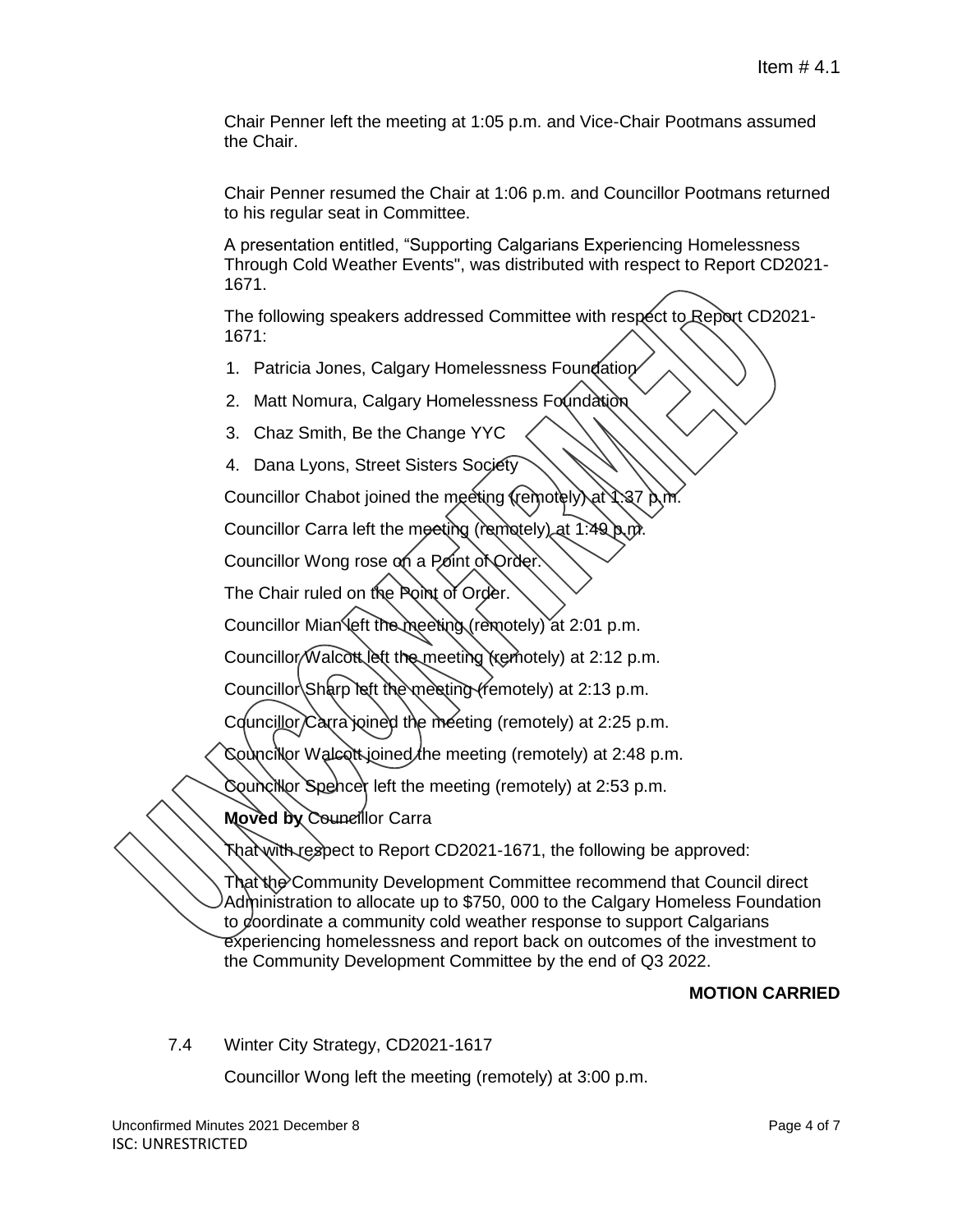A presentation entitled, "Winter City Strategy: Harnessing Winter for Social and Economic Benefit", was distributed with respect to Report CD2021-1617.

The following speakers addressed Committee with respect to Report CD2021- 1617:

- 1. Sheila Taylor, Parks Foundation Calgary
- 2. Annie McInnis, Kensington Business Revitalization Zone
- 3. Jeff Hessel, Tourism Calgary

Councillor Chabot left the meeting (remotely) at 3:12 p.m.

**Moved by** Councillor Carra

That pursuant to Section 6(1) of the Procedure Bylaw 35M2017, Committee suspend Section 78(2)(b) of the Procedure Bylaw in order to complete the Agenda.

ROLL CALL VOTE:

For: (5): Councillor Penner, Councillor Carra, Councillor Dhaliwal, Councillor Walcott, and Councillor McLean

Against: (2): Councillor Pootmans, and Councillor Chabot

#### **MOTION CARRIED**

Councillor *Wong* joined the meeting  $a$ <sub>5</sub>3:22 p.m.

**Moved by Councillor Wong** 

That with respect to Report CD2021-1617, the following be approved: That the Community Development Committee recommend that Council:

Receive the Winter City Strategy for information, developed as directed by Council through One Calgary 2019-2022; and

2. Refer future operating and capital requirements to the 2023-2026 Service Rlans and Budgets process.

#### **MOTION CARRIED**

7.5 Harvie Passage Task Force Terms of Reference, CD2021-1533

A presentation entitled, "Harvie Passage Task Force Terms of Reference", was distributed with respect to Report CD2021-1533.

**Moved by** Councillor Carra

That with respect to Report CD2021-1533, the following be approved: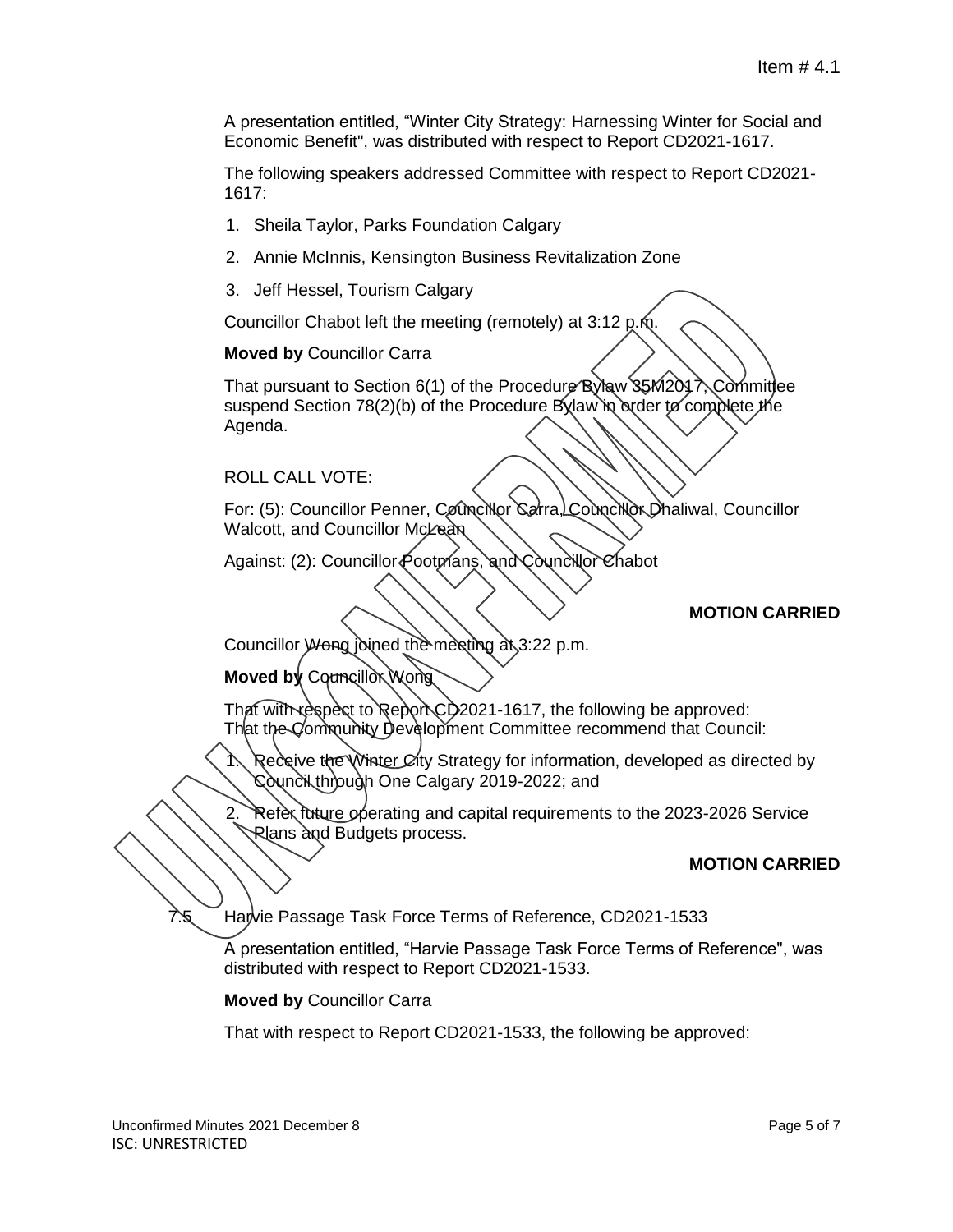That the Community Development Committee recommend that Council approve the Terms of Reference for the Harvie Passage Task Force as outlined in Attachment 2.

### **MOTION CARRIED**

7.6 Municipal Medical Officer of Health Scoping Report, CD2021-1627

A presentation entitled, "Municipal Medical Officer of Health Scoping Report", was distributed with respect to Report CD2021-1627.

**Moved by** Councillor Wong

That with respect to Report CD2021-1627, the following be approved:

That the Community Development Committee recommends that Council direct Administration to pursue continued collaboration with external medical health experts to inform public health-related policy.

# **MOTION CARRIED**

7.7 Industry Update on Electricity, Natural Gas and Telecommunications, CD2021- 1595

**Moved by Councillor Pootmans** 

That with respect to Report CD2021-1595, the following be approved:

That the Community Development Committee receive this Report for the Corporate Record and for discussion.

### **MOTION CARRIED**

8. ITEMS DIRECTLY TO COMMITTEE

8.1 REFERRED REPORTS

**None**  $8.2 \diagdown$  NOTICE(S) OF MOTION None

- 9. URGENT BUSINESS **None**
- 10. CONFIDENTIAL ITEMS
	- 10.1 ITEMS FROM OFFICERS, ADMINISTRATION AND COMMITTEES

None

10.2 URGENT BUSINESS

None